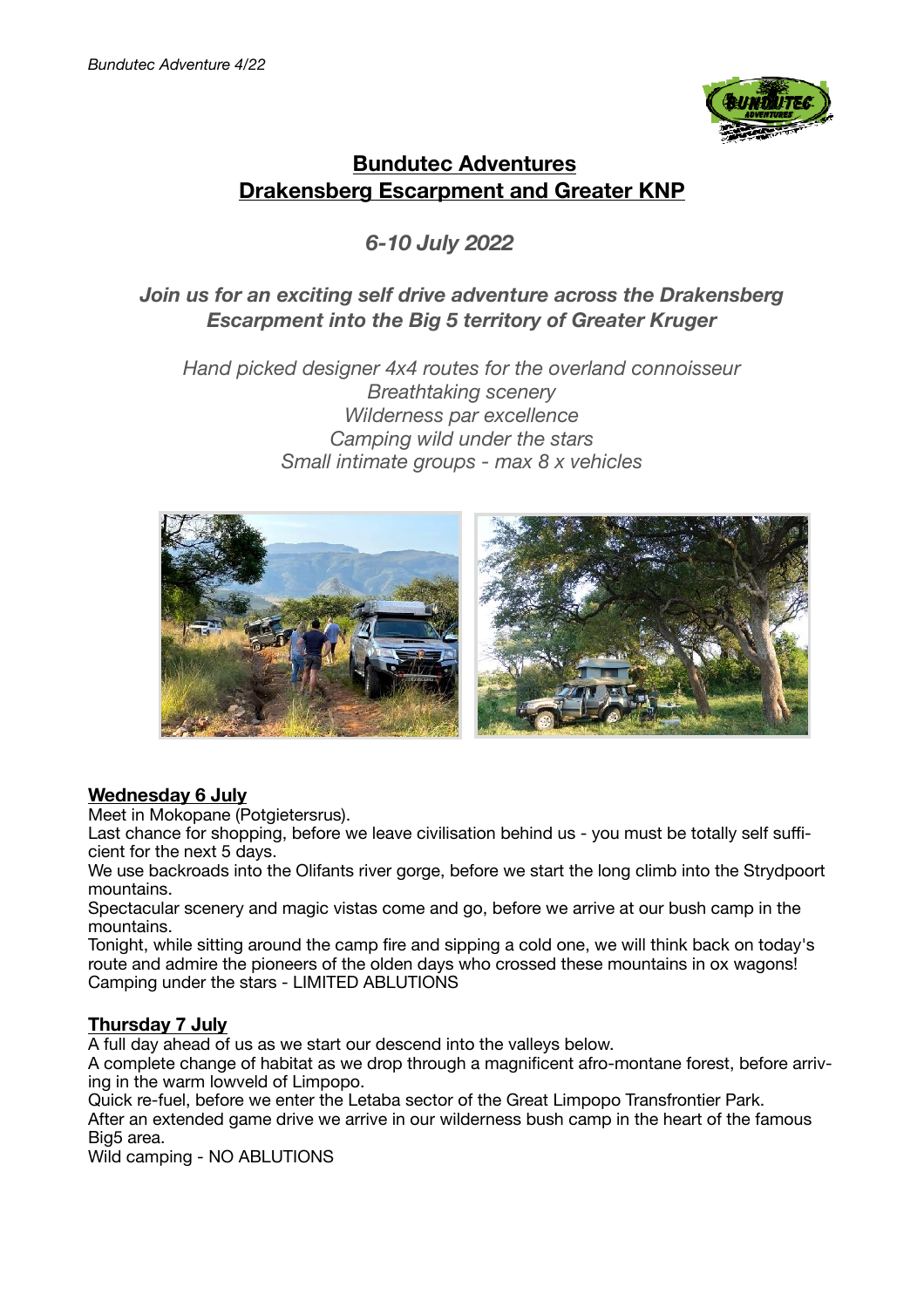

#### **Friday 8 July**

Leave after breakfast, explore the trail-exclusive areas of the Park, before arriving at our wilderness bush camp on the banks of the Great Letaba river. Sundowners watching the sun set over the water - one of Africa's magic spectacles! Wild camping - NO ABLUTIONS

#### **Saturday 9 July**

Depart after breakfast, exit the Park and and follow the tracks and roads into the heartland of the Shangane people until we reach another undiscovered gem - Baleni camp. Here you are able to upgrade and stay in one of the huts which have linen and en-suite ablutions (only 5 x available - first come first serve)

#### **Sunday 10 July**

Depart in your own time - fuel available 5 km from camp.

#### **NB: Max 8 vehicles**

#### **Bundutec Rate: R 5950.00 per vehicle including 2 x participants**

Normal rate R 7500.00 per vehicle Add R 1500.00 per additional person (children under 10 years no charge) Baleni hut additional cost: R 500.00 per hut (Max 2 x people per hut)

#### **Included:**

Bundutec gift Park entrance fees Concession fees Big 5 camping Bundutec quide Adventure

#### **Excluded:**

Food & drinks **Vehicle** Camping equipment Firewood

#### **Note:**

In order to qualify for the above, you need to have a Bundutec product fitted to your vehicle.